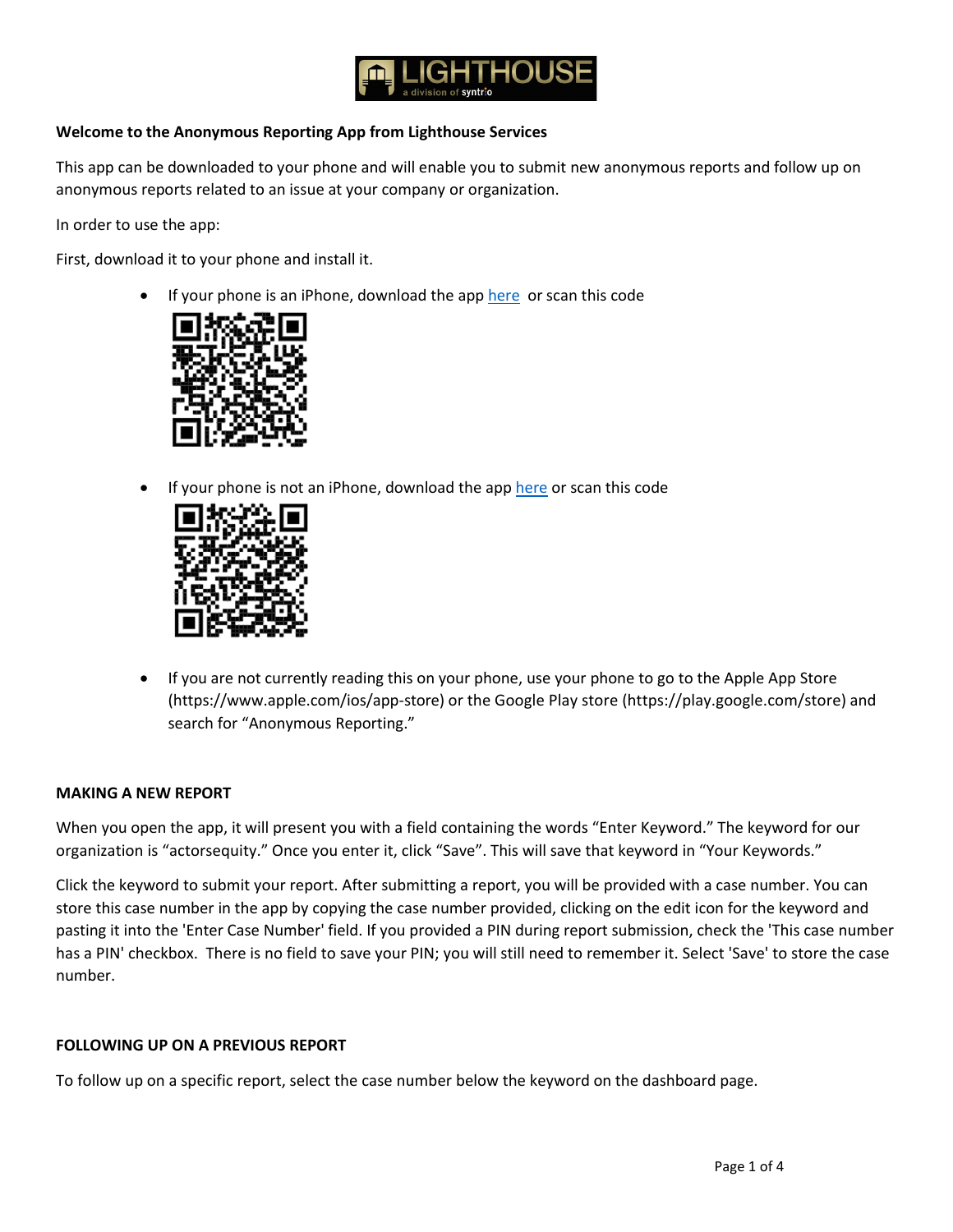

If a PIN was required during report submission, the Case Management System portal page will be displayed with the case number pre-populated. You'll need to enter the report's PIN to access the report through the portal.

If a PIN was not required during report submission, your company's or organization's anonymous web reporting page will be displayed. On that page, click the submit button labeled "Don't have a PIN" under the 'Already Made a Report Selection.' This will take you to your organization's web reporting page. Scroll down and click "Don't have a PIN" under "Already Made a Report?"

### **MANAGE KEYWORDS**

To manage keywords, select the gear icon in the lower right of the dashboard page. The Manage Keywords page will allow you to enter additional keywords or delete existing keywords. Note, when a keyword is deleted all associated case numbers will be deleted on the app only. This does not delete the reports themselves.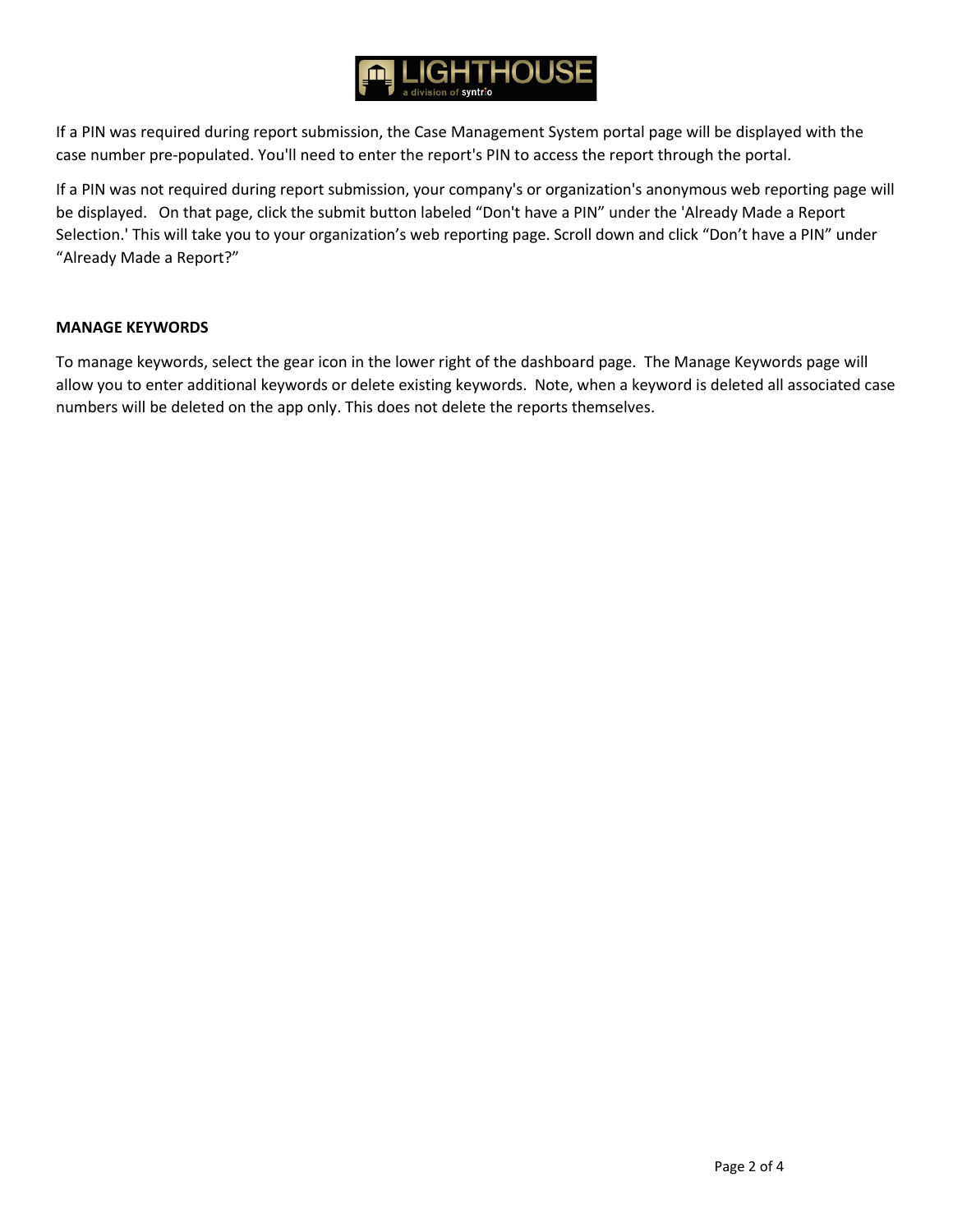

# **Bienvenido a la App de Reportes Anónimos de Servicios Lighthouse**

Esta app puede ser descargada en su teléfono móvil y le habilitará para enviar nuevos reportes anónimos o hacer seguimiento a reportes anónimos relacionados con algún problema en su compañía u organización.

Para usar la app:

Primero, descárguela en su teléfono móvil e instálela:

Si su teléfono es un iPhone, descargue la ap[p aquí](https://apps.apple.com/us/app/anonymous-reporting/id1503463541) o escanee este código



Si su teléfono no es iPhone, descargue la ap[p aquí](https://play.google.com/store/apps/details?id=com.Syntrio.LightHouse) o escanee este código



• Si no está leyendo esto desde su teléfono, use su teléfono para ir a la Apple App Store (https://www.apple.com/ios/app-store) o a la Google Play Store [\(https://play.google.com/store\)](https://play.google.com/store) y busque "Reportes Anónimos."

# **HACIENDO UN NUEVO REPORTE**

Cuando usted abra la app, podrá observar un campo con las palabras "Ingrese Palabra Clave." La palabra clave de nuestra organización es "actorsequity." Una vez que entre, haga click en "Guardar." Eso guardará la palabra clave en "Sus palabras clave."

Haga click en la palabra clave para enviar su reporte. Después de hacerlo, se le asignará un número de caso. Usted puede guardar ese número de caso en la app copiando el número proporcionado, haciendo click en el ícono editar para la palabra clave y pegándolo en el campo 'Ingrese Número de Caso.' Si usted proporcionó un PIN durante el envío del reporte, marque la casilla 'Este número de caso tiene un PIN.' No hay ningún campo para guardar su PIN; usted deberá recordarlo. Seleccione 'Guardar' para almacenar su número de caso.

### **HACIENDO SEGUIMIENTO A UN REPORTE PREVIO**

Para hacer seguimiento a un reporte específico, seleccione el número de caso debajo de la palabra clave en la página del panel.